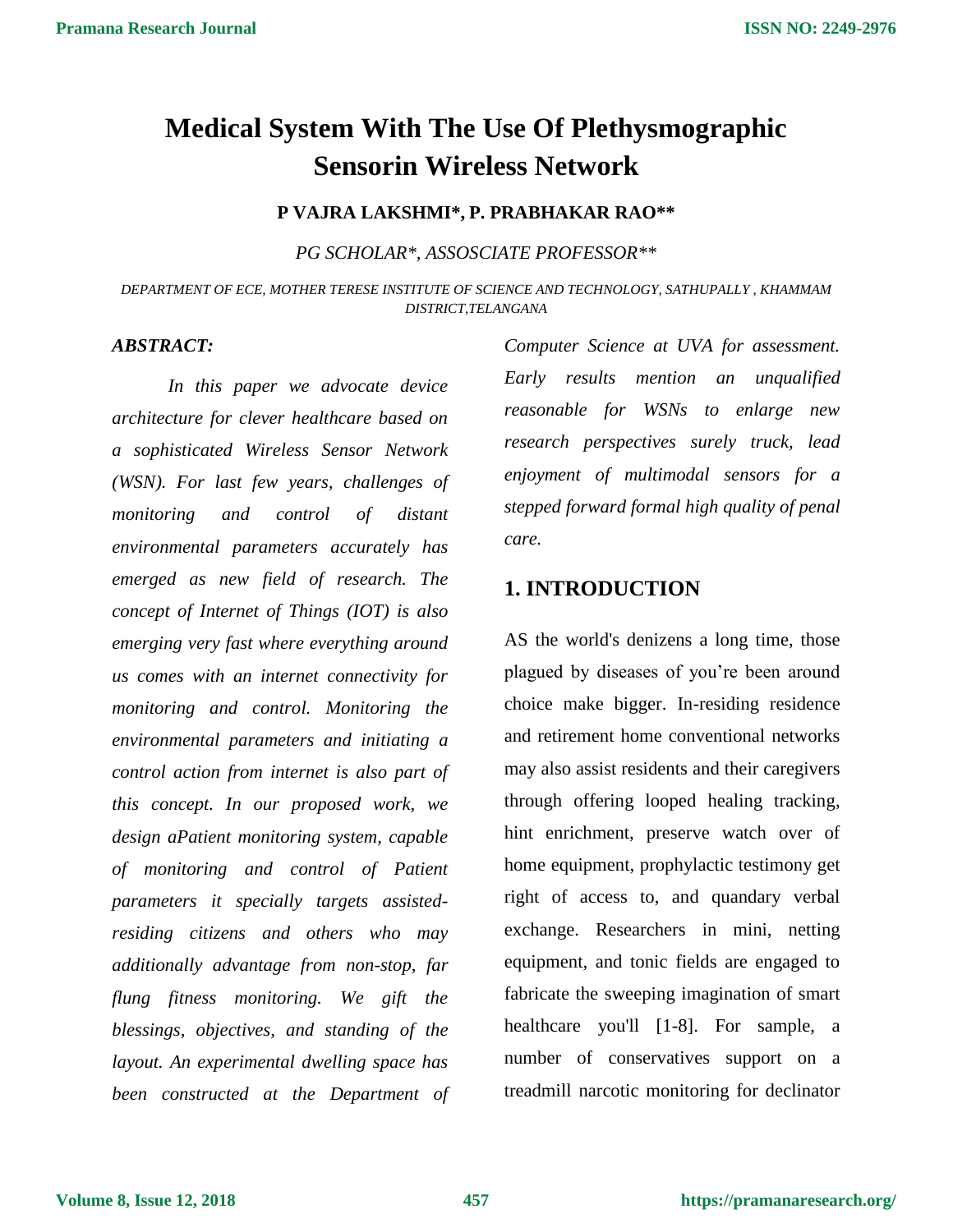illnesses appreciate Alzheimer's, Parkinson's or twin balanced disorders [6]. Other projects similar to "Code Blue" at Harvard extend WSNs for sedative programs in failures [7]. Some cognizance on high-bandwidth, sensor-wealthy environments [2]. This paper provides an emerging system layout orientated around faraway, uninterrupted narcotic tracking using Wi-Fi sensor networks. Its advantages for in-home monitoring are specified within the subsequent section. Parts II and III cope with our lengthy-time period objectives and final architecture, while elements IV and V construe our river employment and prelims outcomes. Section VI discusses a variety of developing evaluation subjects

### **2. OUR MAIN GOALS**

We are developing system morphology for active lustiness care near the intention to open up new opportunities for continuous tracking of assisted and unbiased-house citizens [9, 10]. While keeping resident comfort and privateers, the tracks manages continuous medical records. Unobtrusive region and setting sensors integrate upon wearable interactive devices to evaluate the fitness of squares and the who inhabit them. Authorized care carriers may additionally monitor residents' strength and existence

behavior and watch for continual pathologies. Multiple sufferers and their resident circle of relative's contributors in addition to visitors are differentiated for sensing tasks and get right of entry to privileges. High prices of arrange and retrofit are prevented by means of your usage of advert hoc, self-managing reticules. Based on the essential factors of future medical programs (integration by current logical practice and technology, problemsolving time and long-term monitoring, wearable sensors and help to chronic sick persons, elders or physically disabled biped beings), our Wi-Fi gimmick power enlarge robustness care deriving out of the unwritten accurate health facility placing to tending and separateness homes, licensing tablewareincluding out the steep costs of retrofitting current systems. Indicates the geography of your empirical research laboratory. The format is multi-tiered, along different gizmos starting against lightweight sensors, to cellphone components, and additional impressive desk bound widgets. The advantages of a WSN are severe for nimble healthfulness care, because it gives the next crucial houses:

**1. Portability and unpretentiousness.** Small devices flock whole story and symposium wiresubtractingly, working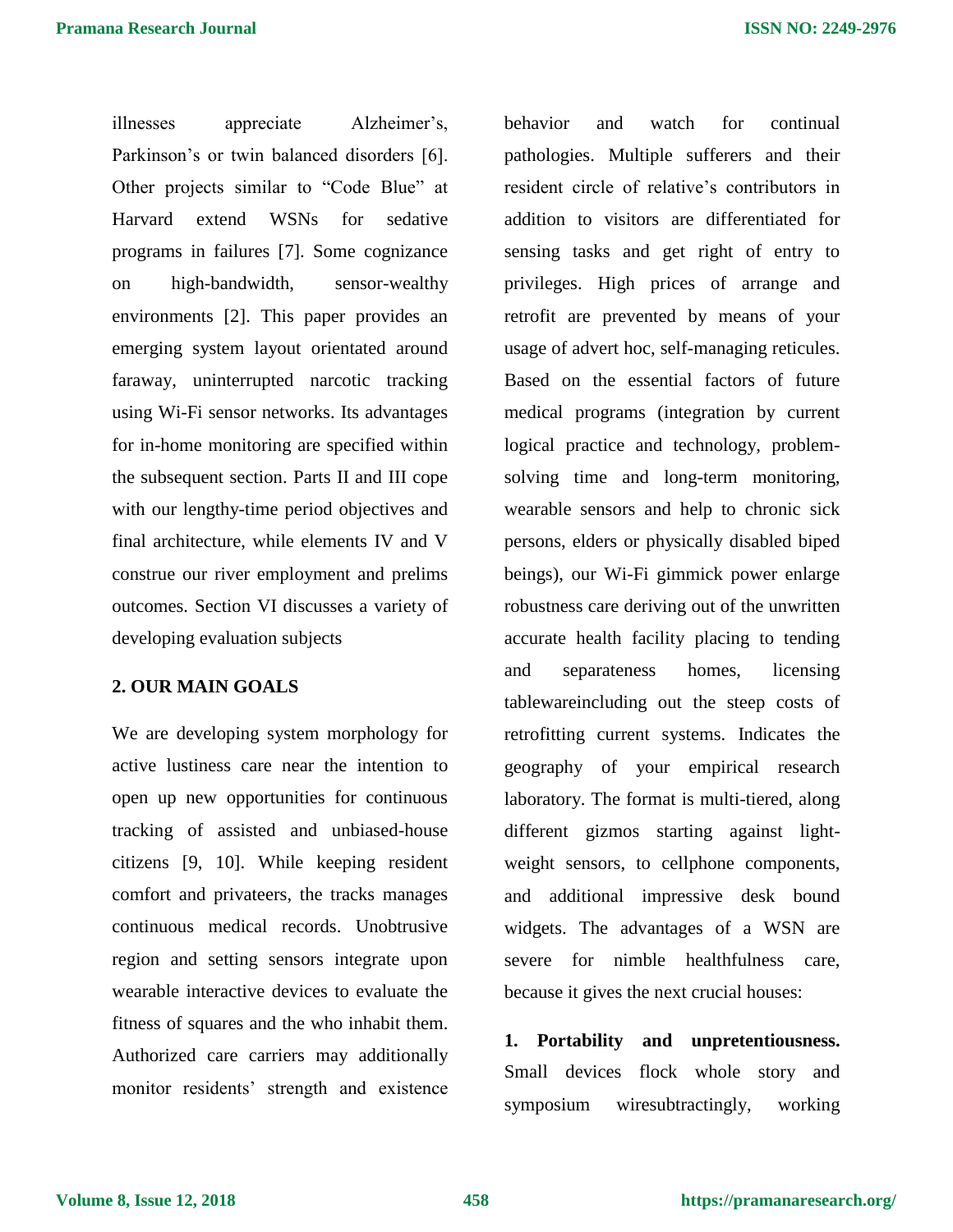among basal shut-in dossier. They might be toted on the body or intensely inserted inside the ecosystem. Unobtrusiveness enables upon inmate heyday and minimizes confounding depth importance. Since monitoring ride out alongside inside the dump city, the sick person travels secondary of times that is safer and additional on hand.

**2. Ease of grouping and scalability**. Devices may well be deployed in potentially heavy portions near greatly shortened multiplicity and value when compared with under pressure tracks. Existing houses, principally unkempt anyone, might be along out inconvenience augmented for a WSN associate considering stressed out installations may be expensive and unreal. Devices are positioned within the habitation distance and grew to turn into on, selforganizing and calibrating naturally.

**3. Real-time and usually-on.** Physiological and surroundings data may well be monitored all the time, allowing actual time echo through the use of pressure or form care employees. The records imperturbable become a hardiness broadside, and are treasured for pad in gaps among inside the moral troubled man narrative. Even supposing the organization as a whole is all the time-on, man or woman sensors nonethemeagerly have to conserve strength via shrewd electricity control and ondemand activation.

**4. Reconfiguration and self-organization**. Since there is no constant installation, including and removing sensors instantly reconfigures the community. Doctors may additionally re-goal the project of your web as clinical desires exchange. Sensors selforganize to organize routing paths, cooperate on inappearation processing, and arrange hierarchies.

## **3. LITERATURE REVIEW:**

**In "Medical Applications of Wireless Networks"** Sensor based technology has invaded the medical devices with a wide range of devices available today with wireless network capability, which have the potential to replace thousands of wires connected to devices found in the hospitals. This technology has the capability of providing the reliability with enhanced mobility. It is being looked upon as alternative solution to provide low cost medical solution along with enhanced accessibility to the patients in view of permanent usage of wireless devices. In this survey paper background of applications of wireless networks in the medical field and the issues and challenges involved in this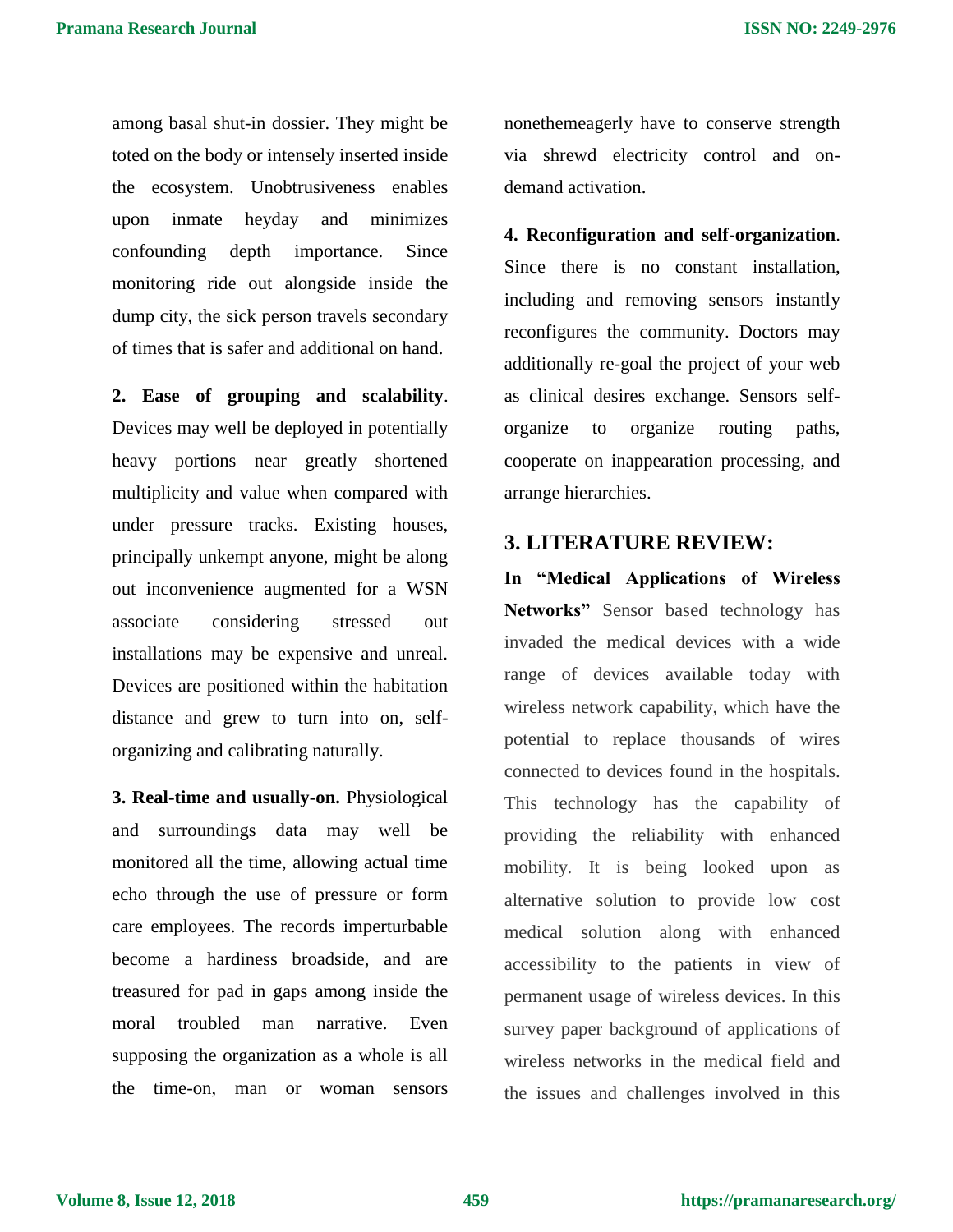technology transforming lives of several people who are deprived of quality health care facilities are discussed. Finally architecture for this communication system is discussed

**In "Performance Evaluation of a Wireless Body Area Sensor Network for Remote**  Patient Monitoring" In recent years, interests in the application of Wireless Body Area Network (WBAN) have grown considerably. A WBAN can be used to develop a patient monitoring system which offers flexibility and mobility to patients. Use of a WBAN will also allow the flexibility of setting up a remote monitoring system via either the internet or an intranet. For such medical systems it is very important that a WBAN can collect and transmit data reliably, and in a timely manner to the monitoring entity. In this paper we examine the performance of an IEEE802.15.4/Zigbee MAC based WBAN operating in different patient monitoring environment. We study the performance of a remote patient monitoring system using an OPNET based simulation model.A Wireless Body Area Network (WBAN) WBAN based on a low cost wireless sensor network technology could greatly benefit patient monitoring systems in hospitals, residential and work environments [1]. A WBAN

system allows easy internetworking with other devices and networks, thus offering health care worker easy access to patient's critical and non-critical data. One of the main advantages of a WBAN is to monitor patients remotely using an intranet or the internet. A WBAN could be seen as a special purpose wireless sensor network with a number of additional system design requirements. A WBAN is mostly likely to incorporate wearable and implantable node operating in two different frequencies. An implantable node is most likely to operate at 400 MHz using the MICS medical band whereas the wearable node could operate in ISM/UWB or some other band.

**In "ZigBee- Based Wireless Homecare System Implementation"** The aging speed of the population. in Taiwan has been rising rapidly over the past decade. According to the official census, 77% of elderly people have one or more chronic diseases and most of them prefer to stay at home for the rest of their lives rather than go to long term care institution or nursing home. Based on this reason, it is urgently necessary to have a home health care system to monitor the health status of the elderly and provide some medical recommendation and remind the family members in case of health abnormality. The traditional home care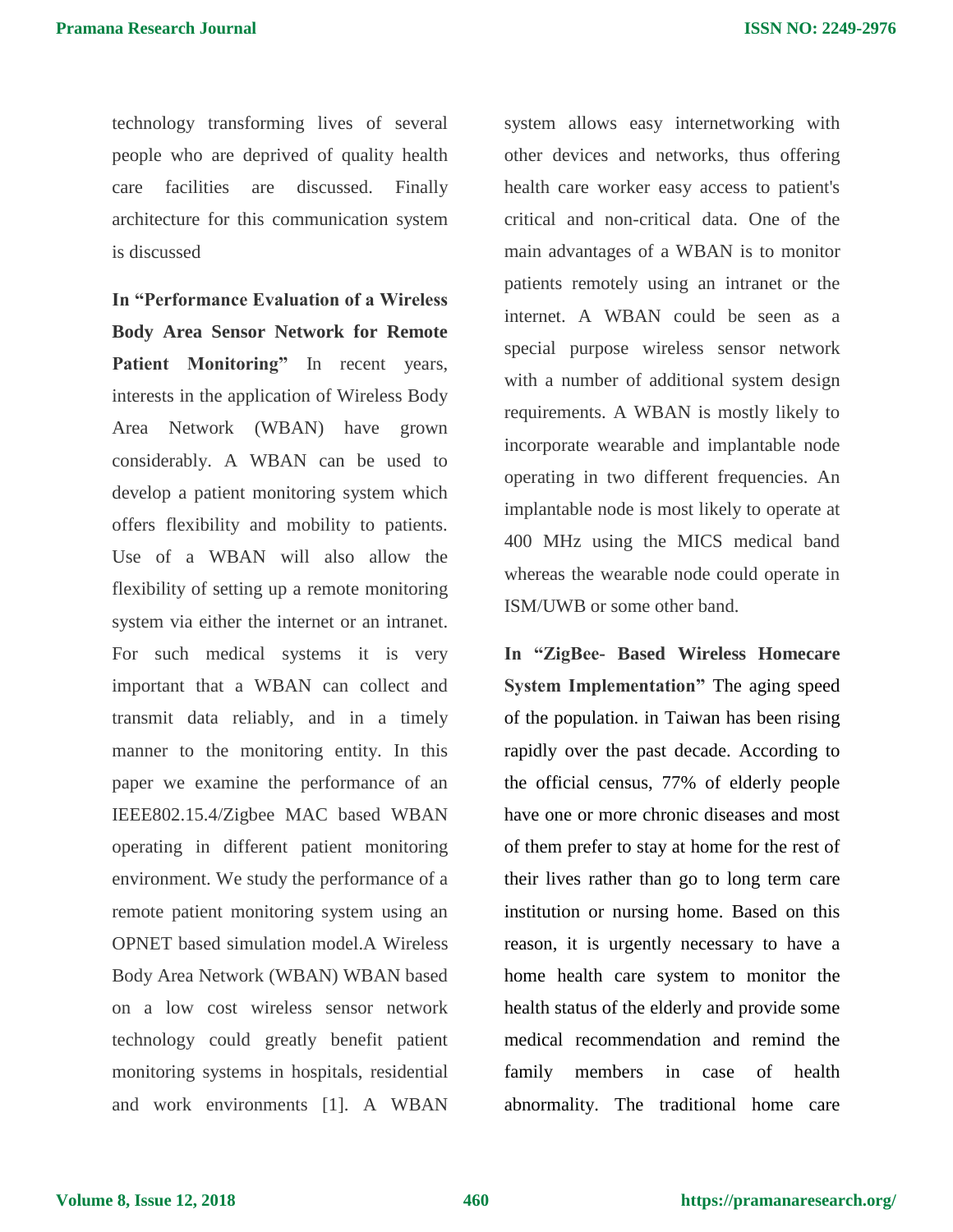system was sensor independent or used RS232 connector to link with computer to manage the vital signs. These biosensors were fixed at some place and less mobile. The paper is to use ZigBee based wireless devices to integrate the biosensors to monitor the vital data such as body temperature, blood pressure, heart rate and SPO2 at anytime and anywhere. The proposed home care system not only can popup alerts if the vital data is abnormal but also can send the email and simple message to notice the default family members

**In "ZigBee Wireless Sensor Networks and Their Applications"** The rapid progress of wireless communication and embedded micro-sensing microelectromechanical systems (MEMS) technologies has made wireless sensor networks (WSN) possible. A WSN consists of many inexpensive wireless sensors, which are capable of collecting, storing, processing environmental information, and communicating with neighboring nodes. In the past, sensors are connected by wirelines. With the development of ad hoc networking technologies, tiny sensors can communicate through wireless links in a more convenient manner (Pottie and Kaiser, 2000; Sohrabi et al., 2000). A lot of applications of WSN have been proposed. For example, wildlife

monitoring applications are discussed in (FireBug 2004; GreatDuckIsland 2004) and mobile object tracking issues are addressed in (Lin and Tseng, 2004; Tseng et al., 2003). How to ensure network coverage/connectivity is discussed in (Huang et al., 2005; Yan et al., 2003). Guiding applications based on wireless sensor networks are presented in (Li et al, 2003; Tseng et al., 2006). Applications of mobile sensors are presented in (Tseng et al., 2005). Many WSN platforms have been developed, such as MICA2, MICAz, TelosB MOTE (Xbow, 2005), and Dust Network (DustNetworks, 2005). To allow different systems to work together, standards are needed. ZigBee/IEEE 802.15.4 protocols are developed for this purpose. ZigBee/IEEE 802.15.4 is a global hardware and software standard designed for WSN requiring high reliability, low cost, low power, scalability, and low data rate. Table x.1 compares ZigBee/IEEE 802.15.4 against several other wireless technologies. The ZigBee alliance (ZigBee, 2004) is to work on the interoperability issues of ZigBee/IEEE 802.15.4 protocol stacks. The IEEE 802.15 WPAN Task Group 4 (IEEE Std 802.15.4, 2003) specifies physical and data link layer protocols for ZigBee/IEEE 802.15.4. The relationship of ZigBee and IEEE 802.15.4 is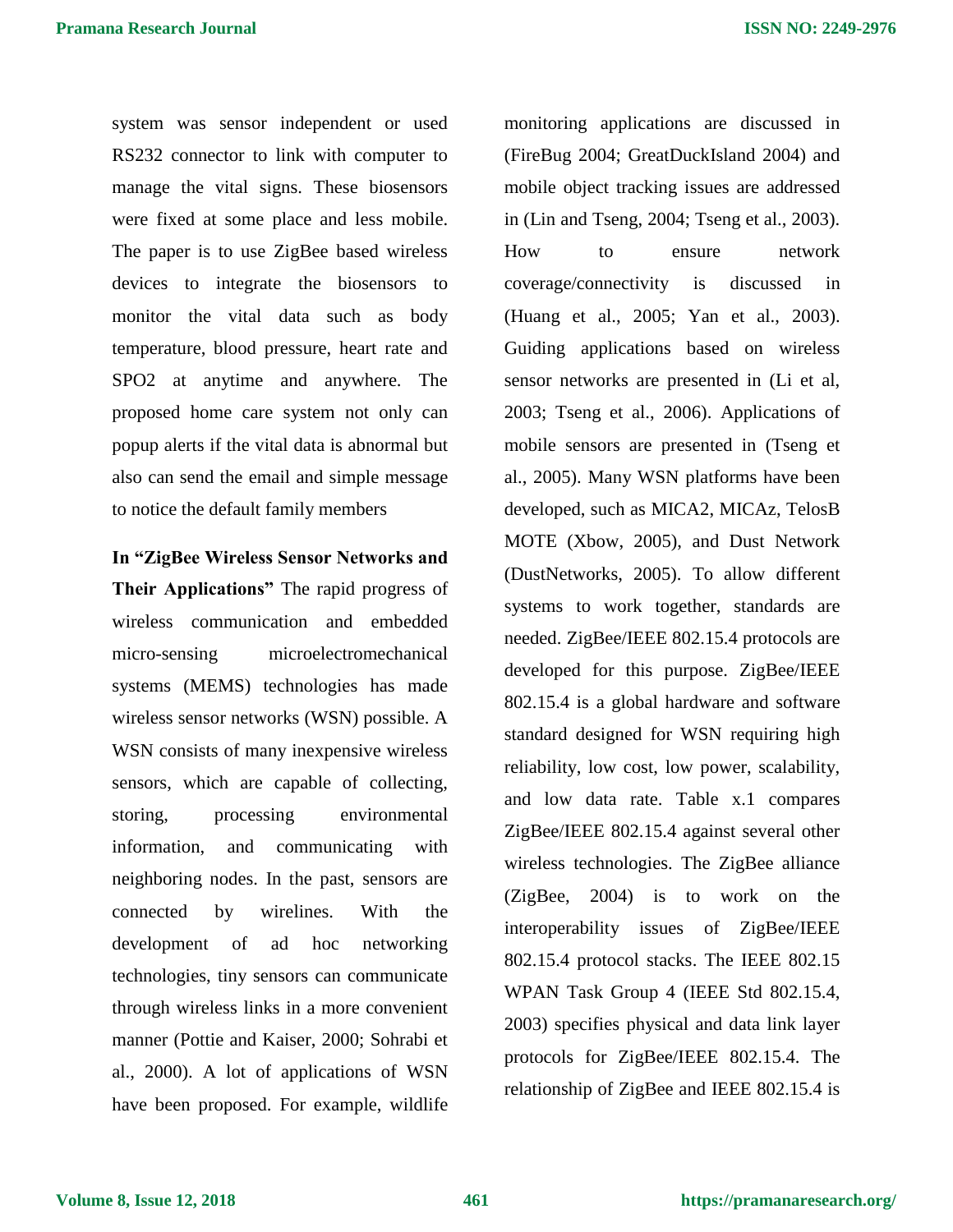shown in Fig. x.1. In the current development, IEEE 802.15 WPAN working group creates two task groups 15.4a and 15.4b. The former is to specify an alternate physical layer, the ultra wide band (UWB) technologies. The latter is to enhance the IEEE 802.15.4 MAC protocol so that it can tightly couple with the network layer functionalities specified by ZigBee. ZigBee alliance published the version 1.0 standard in Dec. 2004.

**In "ZigBee Wireless Sensor Applications for Health, Wellness and Fitness"**As we have renowned hospitals all over the world, but still there is a need of better health care monitoring system. The ratio of staff in the hospitals is less than the total number of patients; hence this system proposes a better solution to raise the standard of existing continuous patient health monitoring system. Continuous patient monitoring needs frequent measurement of the associated health parameters status. The wireless Technology used here is Zigbee. For this, sensors are used to monitor the patient continuously over long period of time until the abnormal condition is detected. Once detected, the collected data is sent securely via Zigbee to the physician taking care of that particular patient for further analysis. If a mismatch occurs, a

buzzer alarm is issued and the results will be displayed on LCD and Laptop display. Hence, the main goal is to alert hospital staff in case of emergency during abnormal conditions.

### **4. IMPLEMENTATION:**



### **Fig: BLOCK DIAGRAM**

Nowadays, time is a very valuable resource and can make the difference between life and death. Having knowledge about this fact we decided to deal with one of the most important aspects of contemporary medicine, EMS (emergency medical services) response time. Modern systems that encourage intelligent communication methods between medical devices and doctors are a must in ubiquitous health care environments. Auxilum Medicine fosters a triple-win situation regarding the relationship between medical institutions, doctors and patients. Emergency patients should be treated with utmost care because their life is hanging by a thread if nobody is present to take immediate action. We are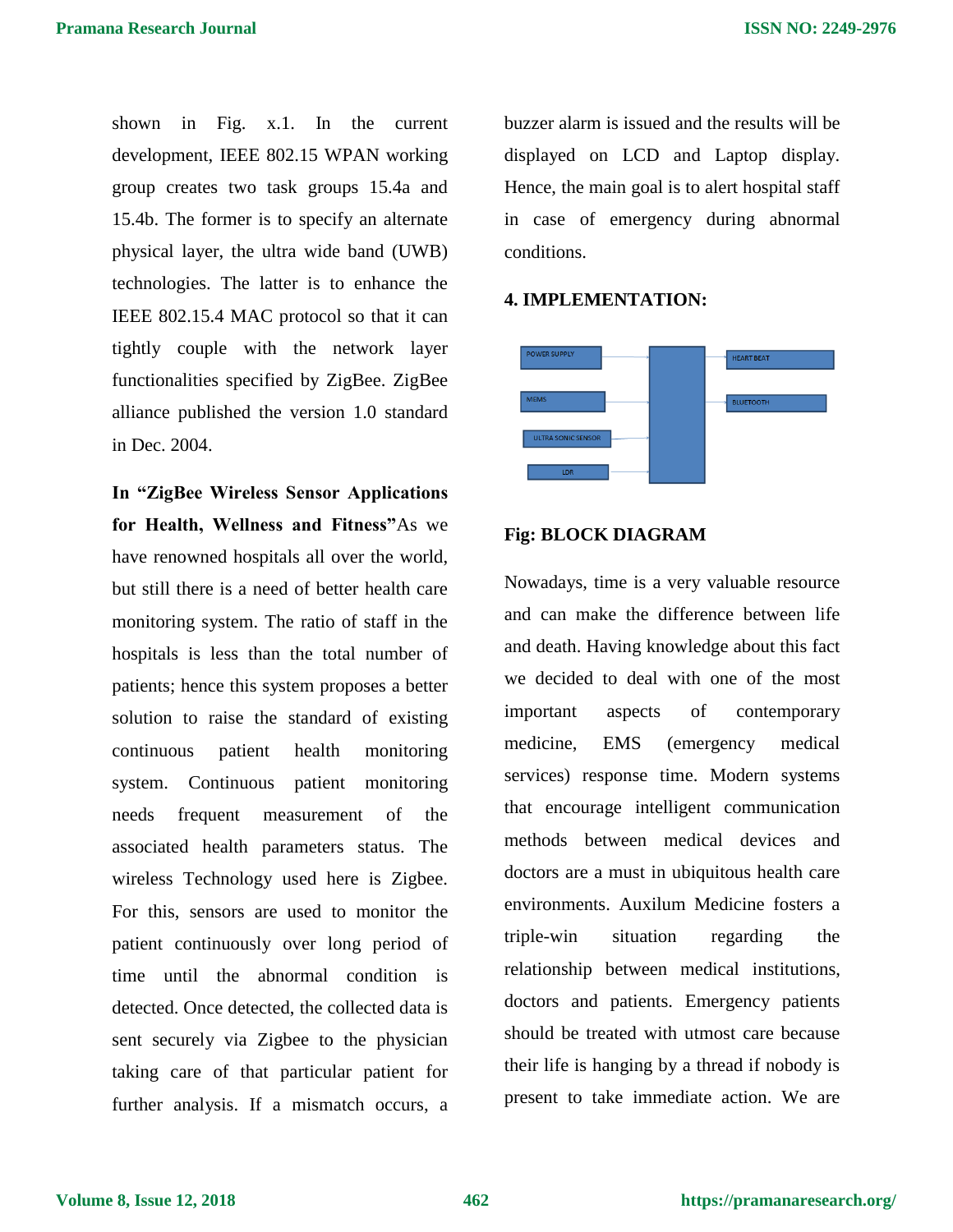presenting a platform which enables doctors to simultaneously monitor a large number of patients from different physical locations. By receiving real time notifications, medical history, prevention alarms directly to any network connected devices (mobile phones, tablets, desktops, notebooks, smart watches, etc.), the medical staff can act promptly, exactly when and where it is needed in order to save human lives. Our solution's architecture allows gathering data from any medical signal processing unit and sends it straight to the cloud using encrypted communication protocols. What makes Auxilum Medicine unique refers to the cloud integration with hospital departments' structure, awareness of different medical staff roles and capabilities, privacy data interest, updates sent to patient's relatives as well as a modern responsive adaptive user interface. As a part of our experiment, aimed for testing our platform's capabilities, we have built a biomedical wireless sensor wearable device that provides real-time parameters (temperature and heart rate). Such a system favors medical equipment real time monitoring by using cloud services and permanently keeps alive the link between doctors and their patients, drastically increasing the EMS response time.

### **CONCLUSION AND FUTURE SCOPE:**

The availability of low-chip asymmetric microcontrollers and the progress of Bayan's Wi-Fi engineers have encouraged the design of low-cost structures as an integral part of health monitoring programs. These systems have the ability to generate real-time alerts generated from biometric sensors and transmit measured signals through the telephone of the affected person to the server of the Scientific Center. At the destination we intend to strengthen the Ampopot hardware to a comprehensive integral and sustainable one-way architecture. We also recall the enhancement of the robotic robot tool for more collaborative performance. So let's not forget modern robotic mobile processing, with an unmanned robotic partner that can fly in conjunction with the contemporary machine to perform faster, as well as working in the highlands.